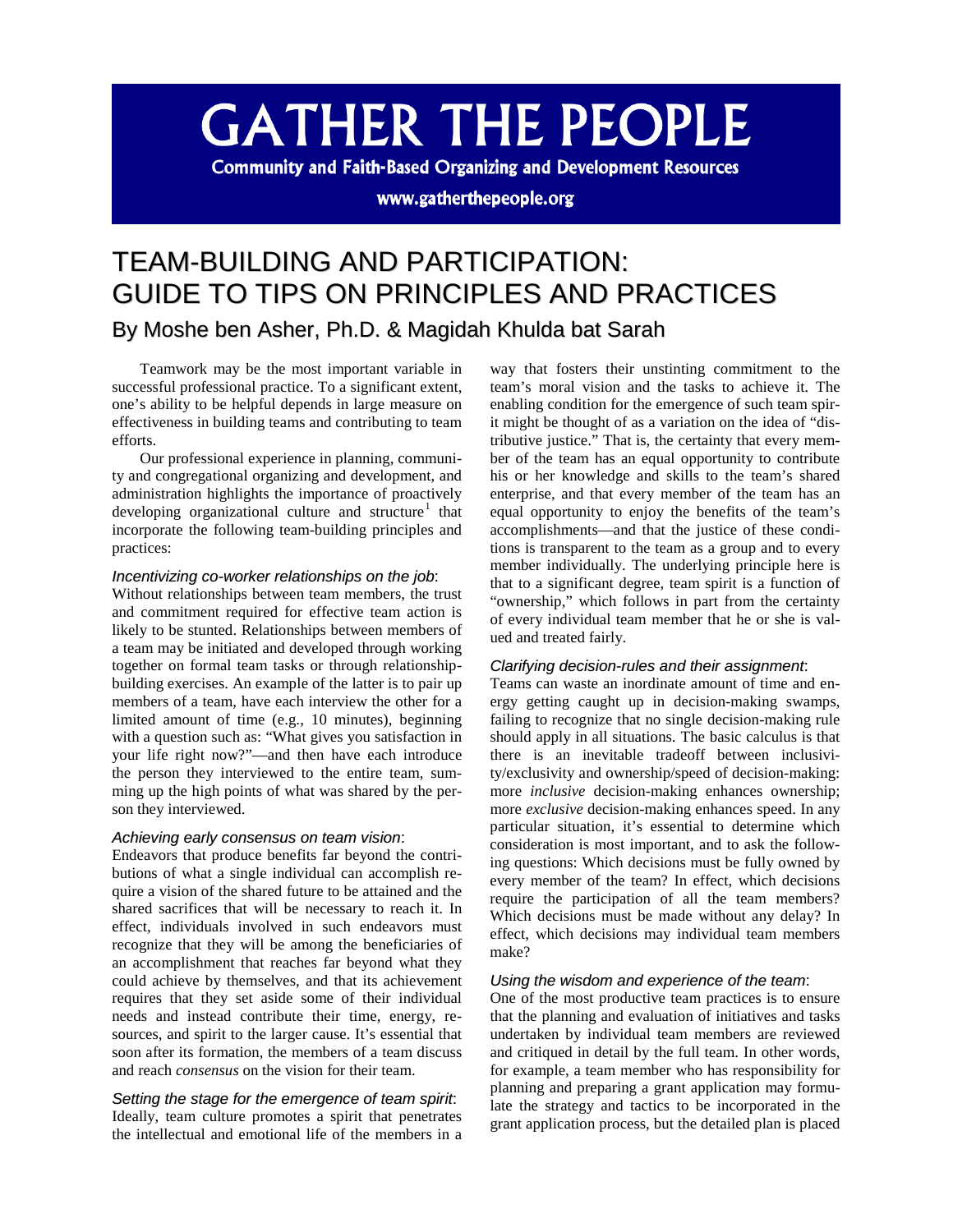on the agenda of a team meeting for consideration and feedback. The process of evaluation following an individual team member's initiative should also not be conducted in isolation, but again placed on the agenda of a team meeting for consideration and feedback.

#### *Multiplying alternatives at times of crisis*:

One of the staples of organizational life is the unforeseen event, the unanticipated problem or crisis. Even the most effectively run teams occasionally encounter circumstances for which they have not planned. During the moments of initial surprise and shock, team members may react in a number of predictable ways: Some few may "lose their heads" and become totally useless, incessantly complaining of the injustice, chaos, or pain of the situation. More than a few are likely to resort unreflectively to roles and responses they have filled in other situations, which may not be relevant to the current crisis. And one or two may even suggest postponing any response to the crisis until "things blow over," arguing that the mere passage of time will remedy the situation. However, one of the most constructive approaches to any unforeseen crisis is to focus team efforts actively on multiplying alternatives by asking exploratory questions, such as: Given the present circumstances and all our available resources, what are the all the options we have for action?

#### *Repeating mistakes is not inevitable*:

The culture of many organizations reverses what should be our understanding about mistakes. Not uncommonly, less-than-ideal organizational culture encourages hiding or denying mistakes and then, because their causes and cures were never addressed, endlessly repeating them, often "below the radar" of ordinary organizational life. A more constructive approach positively sanctions the practice of openly acknowledging that mistakes are inevitable, and then by bringing them into the open for analysis, it's possible to generate policies and practices to deal with similar situations in the future—and thus we can avoid endlessly repeating them.

*Jettisoning unproductive embarrassment and guilt*: The misplaced guilt and embarrassment often experienced by newcomers to professional practice who have made an unwitting mistake is one of the obstacles that prevents openly dealing with mistakes in organizational life. However, even in cases of mistakes caused by negligence, guilt and embarrassment per se are not helpful. Ultimately, the "wallpaper" of organizational culture should teach and reinforce the understanding that embarrassment and guilt over mistakes is at best unproductive and at worst wasteful,

even destructive, and perversely self-indulgent—they are "personal idiosyncrasies" that have no place in professional practice.

#### *Fostering intolerance for destructive individuals*:

One of the verities of building teams and participating on them is that we encounter individuals who are "hellbent" on playing destructive roles for self-interested

motives. By not revealing their true intentions, such individuals multiply their destructive power and effectively bamboozle other members of their teams, making it difficult to remove them. However, team culture should foster unqualified intolerance when a team member has been revealed as a committed free-loader (i.e., one who consistently takes advantage of whatever benefits are afforded by team membership, but inevitably fails to fulfill his or her obligations to the team), dead-weighter (i.e., one who consistently fails to participate and contribute and, instead, adds a dead weight to the process, undermining by perpetual silence), or cool alternator (i.e., one who is two-faced, affecting loyalty to the team in one setting, but in another setting acting entirely contrary to the team's best interests, and alternating between the two in a "cool" way). Team policy and practice should promote confronting and when necessary expelling such individuals without hesitation.

The following tips on team-building and teamparticipation principles and practices have been culled from a wide variety of Internet sources. Some are shown here as originally published; others have been excerpted to increase their relevance to nonprofit applications. Certainly their usefulness will vary dramatically from one setting and application to another, depending on the organizational context, goals, etc. of the team.

Many of these tips were originally proposed from the perspective that they would be implemented from the top down by an organization or group manager or director. Of course, group members themselves may nonetheless employ these principles and practices from the bottom up.

#### HOW TO BUILD A TEAM**[2](#page-9-1)**

#### 1. Vision

Vision means being able to excite the team with large, desired outcomes.

Large outcomes mean devising goals that attract missionaries. The first step in vision is to project such a goal. This goal must be bigger than a paycheck. It must contain challenge, appeal to personal pride, and provide an opportunity to make a difference and know it. Then the goal can become a powerful vision.

Next, team leaders position the goal by picturing success. Initial questions might be, "What will it look like when we get there?" "What will success be like, feel like?" "How will others know?" When a large, missionary-friendly goal has been pictured and clearly communicated, the vision is complete.

#### 2. Commitment

Commitment can be a dangerous concept because of its attendant assumptions. Some may assume, for example, that commitment means long hours, while to others it may mean productivity. When expectations are defined, success rates soar. When leaders assume that everyone "should" be committed, as a matter of course, we over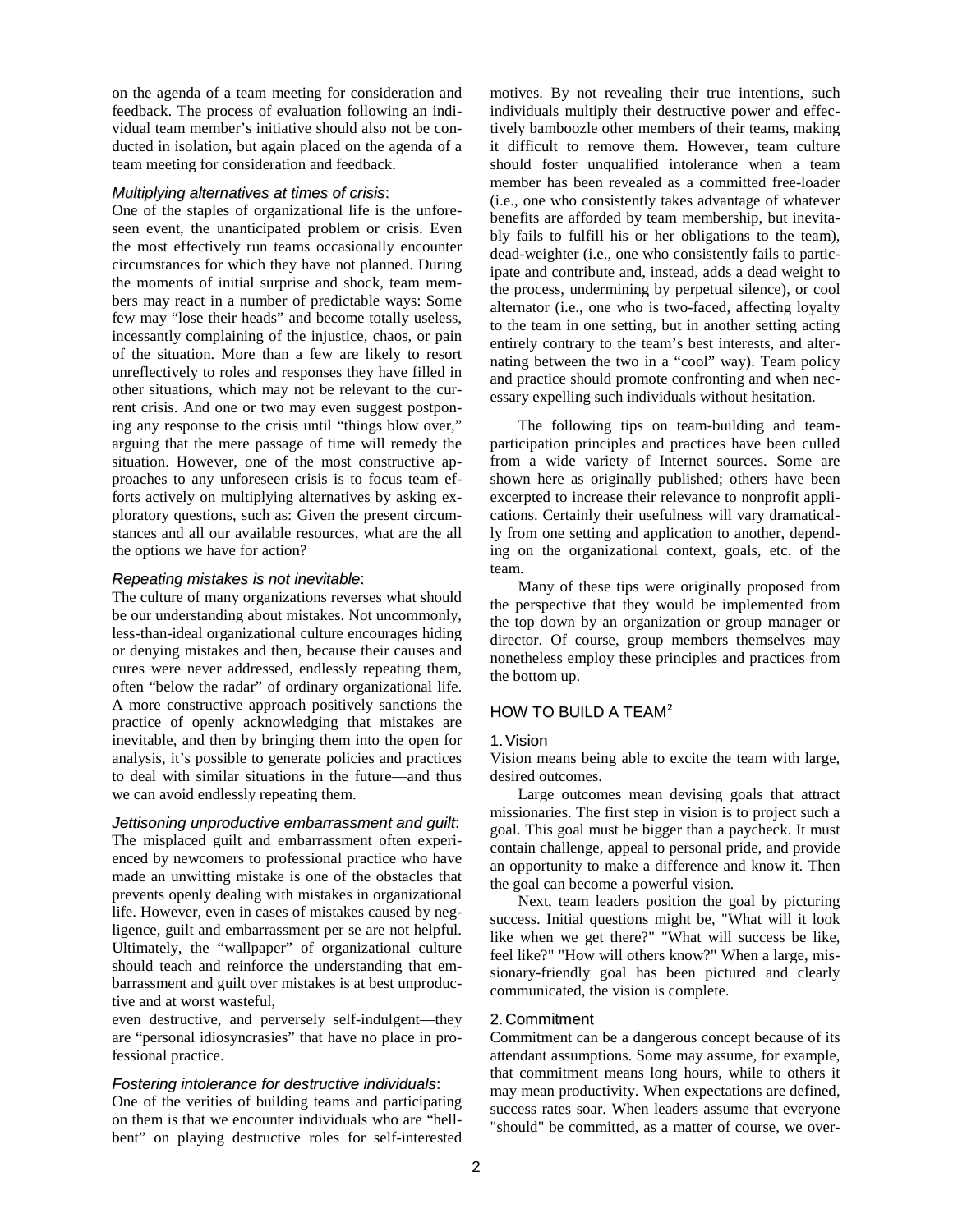look the difficulties many have with certain commitments.

If people cannot initially commit, it doesn't mean they don't care. More often, it means they do care, and they are caught up in a process of doubt. This process precedes every meaningful commitment. Effective leaders catalyze this process, so that the critical mass of people can pass through this stage efficiently on their way to genuine commitment and innovative strategies.

This pre-commitment process is the same for team leaders and members. When we ponder a new commitment, we climb up to a kind of mental diving board. Commitments contain unknowns, and some warn of possible failure. It is common for people to neither jump nor climb back down the "ladder," but rather to stay stuck at the end of the board, immobilized in pros, cons, obstacles, and worries. In this state of mind, the obstacles begin to rule, obscuring the vision, blunting motivation.

When leaders do not understand the commitment process they tend to seek accountability without providing support. Without a means to process doubts and fears, people often feel pressured to commit, but can't. One option, often unconscious, is to pretend to commit, to say "yes" and mean "maybe" at best. The pretended commitment is a form of wholly unnecessary corporate madness.

The solution to this set of problems is two fold: establish an atmosphere of trust, and within that atmosphere encourage inclusion.

#### 3. Trust

Trust is the antidote to the fears and risks attendant to meaningful commitment. Trust means confidence in team leadership and vision. When trust prevails, team members are more willing to go through a difficult process, supported through ups, downs, risk and potential loss.

Trust is most efficiently established when leadership commits to vision first, and everyone knows those commitments are genuine. The process for leaders to commit is the same as for everyone else: assess precommitment doubts, questions, unknowns and fears. This involves three simple steps:

- List the unknowns
- Assess worst-case scenarios and their survivability
- Research the unknowns

The list of unknowns reveals some answers and further questions. Some of these questions lend themselves to research (others' experience, a small pilot plan), and some have no apparent answers from our pre-commitment position. These latter comprise the bottom line or irreducible risk. We learn the outcome only after commitment. Every major commitment contains some irreducible risk, some lingering unknowns. We therefore make every major commitment in at least partial ignorance.

Leadership now understands the potential loss and gain involved in the new vision. At this point, leadership can commit itself, and prepare to include other team members. That preparation must include a plan for leadership to share visibly both risk and reward with the other team members who will be coming on board.

With leadership's commitment to a clear vision, and a genuine plan to share risks and rewards, the atmosphere for trust is in place. We are now ready to include others in our team effort.

#### 4. Inclusion

Inclusion means getting others to commit to the team effort, helping others through their "diving board doubts" to genuine commitment. Since leaders now understand this process first hand, we need only communicate with the potential team members to complete inclusion.

The best setting to obtain buy-in and build trust is in small groups that facilitate thorough give and take. The basic tasks are to communicate the vision, make sure it is understood, communicate leadership's commitment (including sharing risk and reward, and how), and elicit and address peoples' doubts.

Leaders will need three communication skills to achieve inclusion. These are the non-assumptive question, good listening, and directed response.

1. Non-assumptive questions ("What do you think?" "Can you tell me what is happening with this report?") invite real answers because they are inclusive, not intrusive. Questions containing assumptions ("Why are you skeptical?" "Why is this report so incomplete?") invite defensiveness. When converting an atmosphere of change and possibly skepticism to trust, added defensiveness is counter-productive.

2. Listening means separating the process of taking in information from the process of judging it. Kept separate, both processes are valuable. Mixed, especially when the receiver is a designated leader, the sender is invited to stop communicating or to change the message midstream.

3. Directed response. Effective team leaders demonstrate responsiveness. Since leaders have already processed their own pre-commitment doubts, many questions can be answered on the spot. Some require research and a time line for response. And some, which relate to the bottom line, irreducible risk, require a truthful "I don't know. I'm in the same soup as you."

#### 5. Help Exchange

The final step in creating the team is to establish a corroborative, balanced strategy for reaching the committed vision. This plan will consist of all of the tasks and help exchange necessary to realize the overall vision. Your teammates themselves are in the best position to supply this information. Since by this time you have laid the groundwork for trust, and established good buy-in, your teammates are likely to be enthusiastically cooperative.

At this point, the leadership role is to catalyze consensus, not to issue orders. Consensus means that team members agree to, whether they necessarily agree with,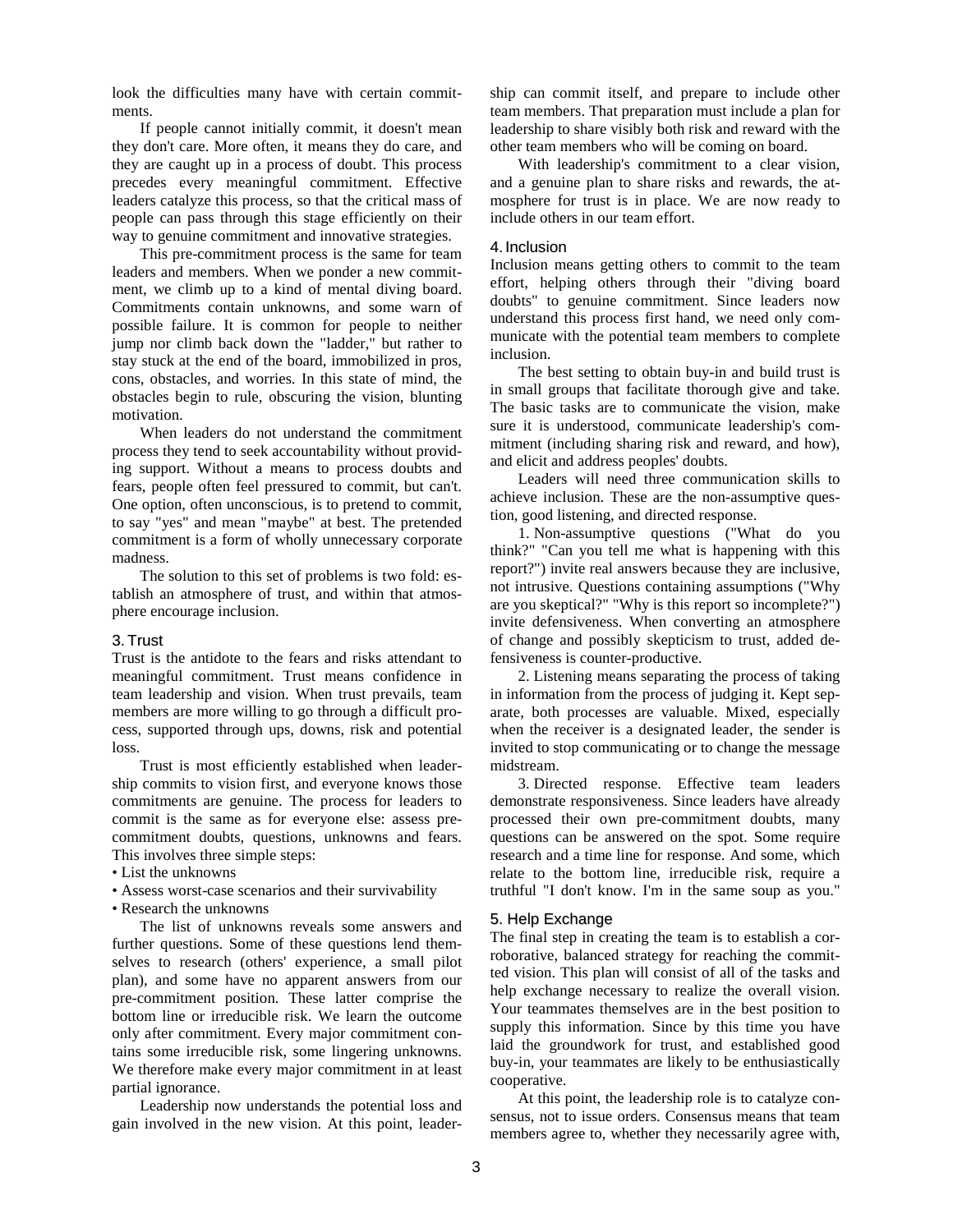a particular approach. Consensus occurs easily when most feel their ideas were heard and considered, whether or not the team ultimately chooses those ideas. Obtaining consensus again requires use of leadership communication skills: non-assumptive questions, good listening, and directed response.

Effective teams often produce lively discussions of divergent viewpoints before reaching consensus. Diverse views can mean unresolved argument, or they can mean increased team intelligence and ultimate consensus. The difference is a well-built team. To improve the effectiveness of your team, Learning Center offers customized teamwork training.

# TEN CORE TEAM VALUES**[3](#page-9-2)**

- 1. Listening to each other with an open mind without interruption
- 2. Sharing knowledge, information and experience with those who can benefit
- 3. Taking key decisions based on reasoning not rank
- 4. Expressing concerns only to those responsible for dealing with them
- 5. A responsibility culture not a blame culture
- 6. Basing our work on the 'customer'
- 7. Striving for continuous improvement
- 8. Behaving with integrity
- 9. Positively challenging dishonesty or destructive behavior
- 10. No ego

# INDISPUTABLE LAWS OF TEAMWORK**[4](#page-9-3)**

#### 1. The Law of Significance

People try to achieve great things by themselves mainly because of the size of their ego, their level of insecurity, or simple naiveté and temperament. One is too small a number to achieve greatness.

#### 2. The Law of the Big Picture

The goal is more important than the role. Members must be willing to subordinate their roles and personal agendas to support the team vision. By seeing the big picture, effectively communicating the vision to the team, providing the needed resources, and hiring the right players, leaders can create a more unified team.

#### 3. The Law of the Niche

All players have a place where they add the most value. Essentially, when the right team member is in the right place, everyone benefits. To be able to put people in their proper places and fully utilize their talents and maximize potential, you need to know your players and the team situation. Evaluate each person's skills, discipline, strengths, emotions, and potential.

#### 4. The Law of Mount Everest

As the challenge escalates, the need for teamwork elevates. Focus on the team and the dream should take care of itself. The type of challenge determines the type of team you require: A new challenge requires a creative team. An ever-changing challenge requires a fast, flexible team. An Everest-sized challenge requires an experienced team. See who needs direction, support, coaching, or more responsibility. Add members, change leaders to suit the challenge of the moment, and remove ineffective members.

#### 5. The Law of the Chain

The strength of the team is impacted by its weakest link. When a weak link remains on the team the stronger members identify the weak one, end up having to help him, come to resent him, become less effective, and ultimately question their leader's ability.

#### 6. The Law of the Catalyst

Winning teams have players who make things happen. These are the catalysts, or the get-it-done-and-thensome people who are naturally intuitive, communicative, passionate, talented, creative people who take the initiative, are responsible, generous, and influential.

#### 7. The Law of the Compass

A team that embraces a vision becomes focused, energized, and confident. It knows where it's headed and why it's going there. A team should examine its Moral, Intuitive, Historical, Directional, Strategic, and Visionary Compasses. Does the business practice with integrity? Do members stay? Does the team make positive use of anything contributed by previous teams in the organization? Does the strategy serve the vision? Is there a long-range vision to keep the team from being frustrated by short-range failures?

#### 8. The Law of the Bad Apple

Rotten attitudes ruin a team. The first place to start is with your self. Do you think the team wouldn't be able to get along without you? Do you secretly believe that recent team successes are attributable to your personal efforts, not the work of the whole team? Do you keep score when it comes to the praise and perks handed out to other team members? Do you have a hard time admitting you made a mistake? If you answered yes to any of these questions, you need to keep your attitude in check.

#### 9. The Law of Countability

Teammates must be able to count on each other when it counts. Is your integrity unquestionable? Do you perform your work with excellence? Are you dedicated to the team's success? Can people depend on you? Do your actions bring the team together or rip it apart?

#### 10. The Law of the Price Tag

The team fails to reach its potential when it fails to pay the price. Sacrifice, time commitment, personal development, and unselfishness are part of the price we pay for team success.

# 11. The Law of the Scoreboard

The team can make adjustments when it knows where it stands. The scoreboard is essential to evaluating per-

s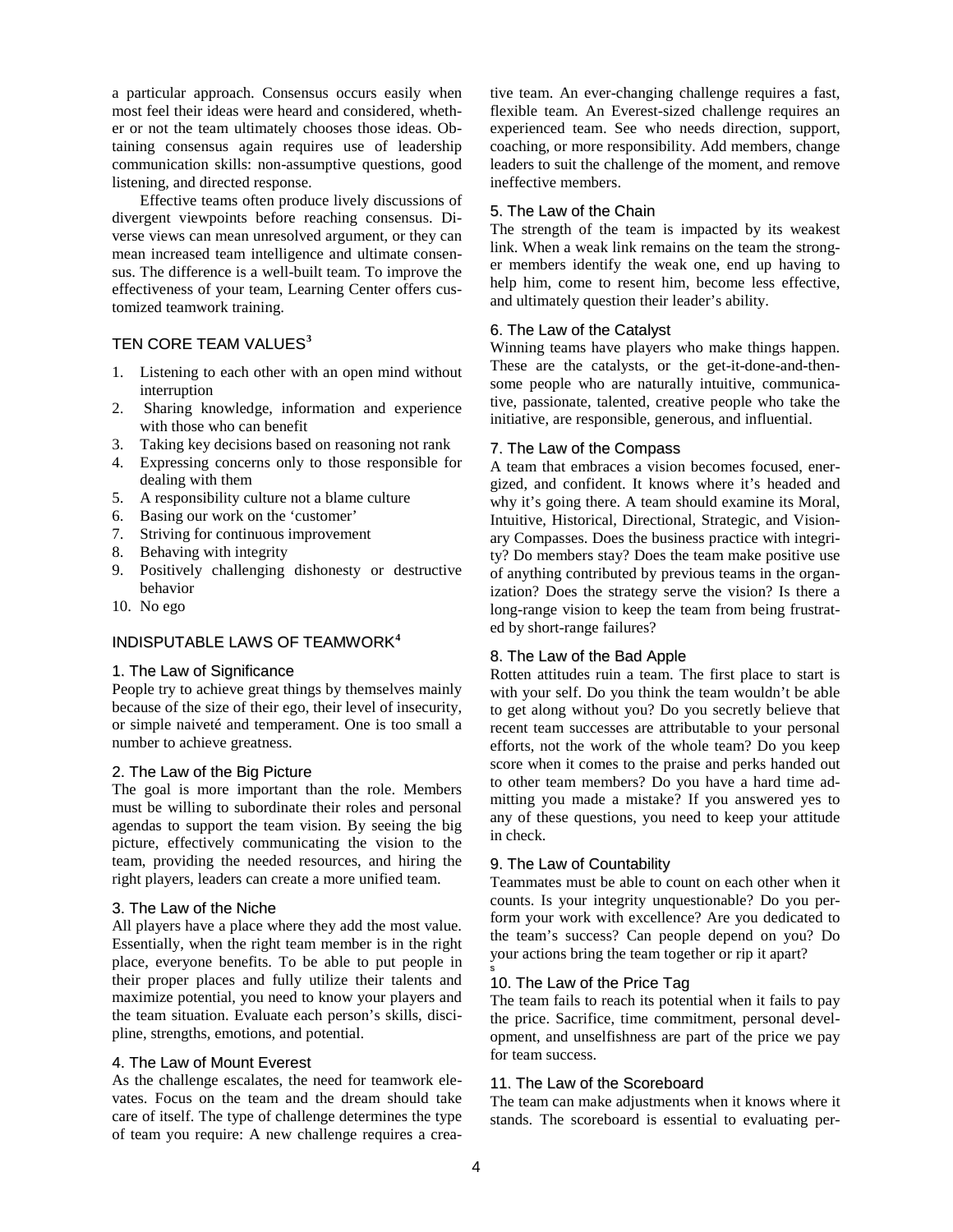formance at any given time, and is vital to decisionmaking.

## 12. The Law of the Bench

Great teams have great depth. Any team that wants to excel must have good substitutes as well as starters. The key to making the most of the law of the bench is to continually improve the team.

# 13. The Law of Identity

Shared values define the team. The type of values you choose for the team will attract the type of members you need. Values give the team a unique identity to its members, potential recruits, clients, and the public. Values must be constantly stated and restated, practiced, and institutionalized.

# 14. The Law of Communication

Interaction fuels action. Effective teams have teammates who are constantly talking, and listening to each other. From leader to teammates, teammates to leader, and among teammates, there should be consistency, clarity and courtesy. People should be able to disagree openly but with respect. Between the team and the public, responsiveness and openness is key.

#### 15. The Law of the Edge

The difference between two equally talented teams is leadership. A good leader can bring a team to success, provided values, work ethic and vision are in place. The Myth of the Head Table is the belief that on a team, one person is always in charge in every situation. Understand that in particular situations, maybe another person would be best suited for leading the team. The Myth of the Round Table is the belief that everyone is equal, which is not true. The person with greater skill, experience, and productivity in a given area is more important to the team in that area. Compensate where it is due.

#### 16. The Law of High Morale

When you're winning, nothing hurts. When a team has high morale, it can deal with whatever circumstances are thrown at it.

# 17. The Law of Dividends

Investing in the team compounds over time. Make the decision to build a team, and decide who among the team are worth developing. Gather the best team possible, pay the price to develop the team, do things together, delegate responsibility and authority, and give credit for success.

# THE MOST IMPORTANT SECRETS ABOUT TRUST<sup>[5](#page-9-4)</sup>

- Feeling able to rely upon another person;
- Cooperating as a group;
- Taking thoughtful risks; and
- Experiencing believable communication.

# Build fun and shared experiences into the organization's agenda

The manager should help the team think as a unit within a fun work environment so that everyone on the team feels involved and appreciated. For example, management could sponsor company dinners or business trips to sporting events or team retreats.

#### Use icebreakers and time-limited fun teambuilding exercises

The manager should use icebreakers and group activities at the beginning of meetings to promote interaction and camaraderie among team members. The bottom line is that icebreakers help associates to get to know each other on a more personal basis.

#### Celebrate group successes publicly

The manager should recognize the group as a whole for their accomplishments, not just individuals within the group. Constructive group praise is always the best policy.

## LEADING YOUR TEAM TO PEAK PERFOR-MANCE<sup>[6](#page-9-5)</sup>

#### Align people with the stuff they are good at

Take stock of all the talents . . . on the team and reshuffle the deck if it means that [the] . . . team has a better chance of success. Don't keep someone in a job role just because they've been doing it for long time if you truly think their talents are better suited and could make a bigger contribution in another role.

#### Avoid blame (a.k.a. throwing people under the bus)

There are going to be times when you fail, and there will be things that simply don't pan out the way you had hoped. Do a post-mortem (even if it's informal) to figure out what went wrong and learn from it. If there were egregious errors made by individuals, deal with them privately. If necessary, let the person know your expectations for how this should be handled in the future. Don't publicly blame individuals—directly or indirectly—in meetings or team e-mails. If you do, you risk creating an atmosphere in which people are so afraid to make mistakes that they don't spend enough time doing the proactive and creative work necessary to avoid future problems -- or more important, to drive new innovations.

# BUILDING A WINNING TEAM<sup>[7](#page-9-6)</sup>

1. Lay the foundation before you begin construction. In my experience, the most successful teams invest time in laying the foundation to create a common framework for everyone. The building blocks are in the team infrastructure and team dynamics. You may get started by addressing the following: What is the purpose of the team; their function in relation to the business goals; the actual team goal? I recently posed these questions to a newly formed team of 17 people and got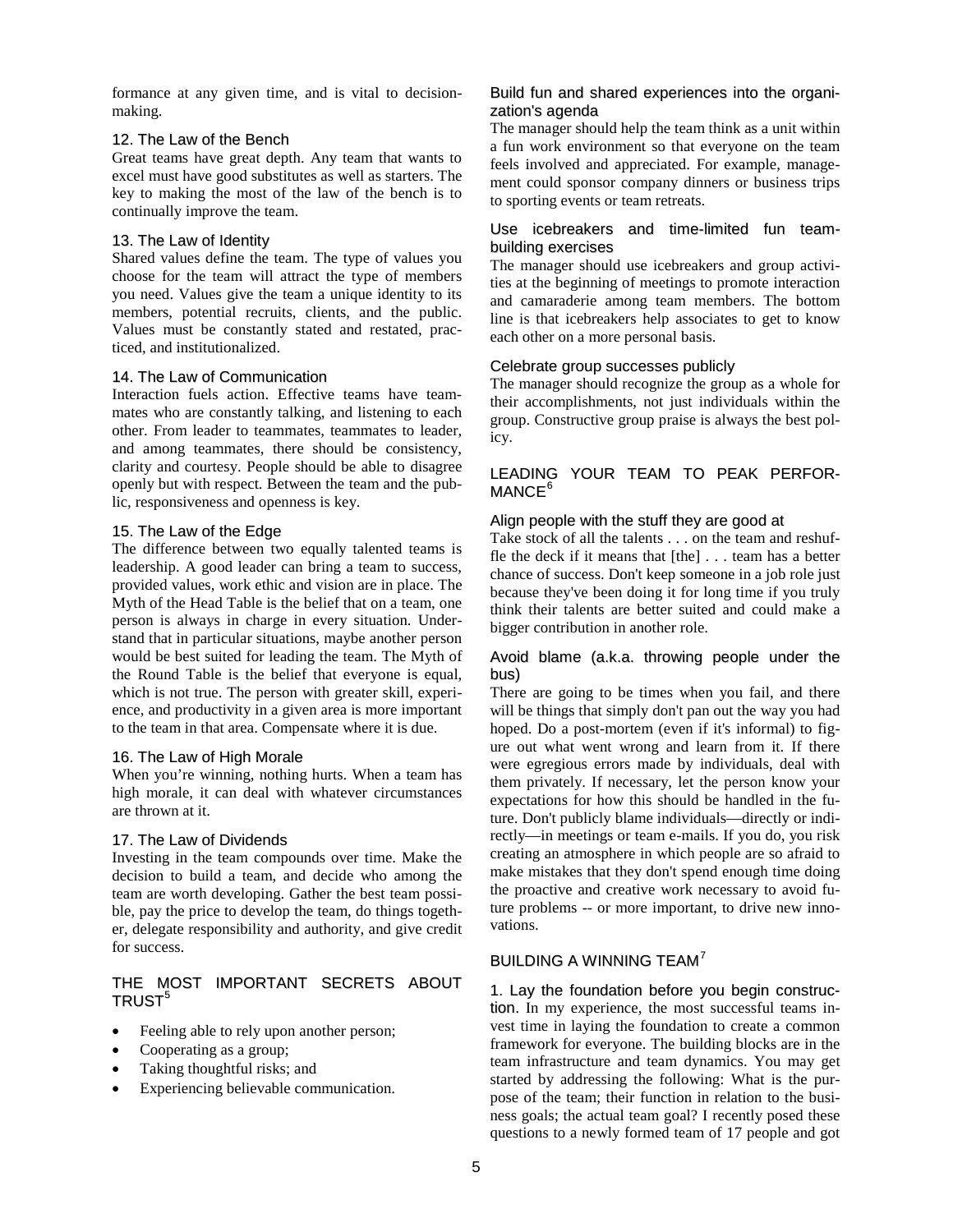17 different perspectives. Don't assume everyone is on the same page until you have the discussion.

2. Make the team aware of the four stages of devel**opment.** Those stages are: forming, storming, norming and performing. Explain that the team will progress and digress depending on multiple variables such as turnover and change. Ask the team which stage of development they see themselves and what needs to occur to move to a higher level.

3. Take a team "pulse." This can happen in a couple of different ways. One way is through an initial team survey that generates data on how members perceive team functioning and interactions. A survey will include topics such as commitment, trust, communication, and conflict resolution. Administer the survey at least quarterly to determine progress and team development priorities. Another way to take a team "pulse" is to have periodic frank discussions about what is working and what is not. Practice regular, informal conversations that keep communication channels open.

4. Assess. Identify a tool to assess behavior work style (such as DISC) of each team member. This exercise invariably illuminates each member's style preferences, their team contributions, and gives everyone information to adapt and work together more effectively. For most people this creates an "ah ha" experience that is pivotal in fostering understanding and communication.

5. Push proactivity. Don't wait until there is conflict to establish a team charter. A charter, generated by team members, should specify guidelines and behavioral boundaries. This will set expectations and clarify what is acceptable and intolerant behavior. Make it clear that the charter can always be amended. Be sure everyone has a copy. Review it on a regular basis and go through it carefully with a new team member.

6. Form common skills. Be sure everyone has a common skill base for communication, conflict resolution, problem solving, giving and receiving peer feedback. I find that teams who have these common skill sets are much more productive than teams that don't. Technical expertise is only half of the success quotient.

7. Examine expectations. Are the expectations of team members and the leader clearly communicated? This goes beyond job descriptions. For example, what do people expect to get out of working together as a team, i.e., expression, creativity; what can be expected of their contributions? There is a very user-friendly instrument, Managing Work Expectations, by Inscape Publishing, that can be helpful in this process.

8. Acknowledge unique talents and contributions. Each team member brings value to the team. Point out or showcase various abilities. Take time in a meeting to recognize one or two members. Be sure everyone receives equal recognition.

9. Build dialogue, extinguish monologue. Aim toward two-way interaction, exchange of ideas, and developing new insights in regular communication. Invite members to ask about others reasoning or thinking and explain how they think of or see a situation. The Ladder of Inference referred to in Peter Senge's, The Fifth Discipline, is a good starting ground.

10. Do some teambuilding. Initially you may consider a series of team sessions that incorporate the suggestions above with team building activities. Once the team is grounded, you may benefit by having quarterly or bi-annual team building sessions. The type of team building you choose, from classroom experiential to rope climbing, needs to match the culture and challenges of the team. There are hundreds of activities that are metaphors for what goes on or doesn't go on, in the team experience. Whatever you choose to do, be certain there will be valuable learning and fun.

11. Laugh together. Laughter is a common language the entire team will understand. So legitimize levity among team members and you will likely lessen their stress and build their bond. Create times for people to laugh together and loosen up. This will also stimulate creativity. Consider some of these ideas: start a meeting with a relevant joke or funny story, show a clip of a comedy video tape (or sports bloopers) that pertains to a current challenge; buy everyone a pair of Groucho Marx style nose and glasses.

12. Celebrate. Provide a continental breakfast or bring in lunch and celebrate for no special reason than to say thank you to the team. Or identify a theme (Mardi Gras, Cinco de Mayo) and ask people to bring in food to share. Play music and decorate the lunchroom. Don't expect employees to gather after work hours. Most people have family obligations and personal commitments.

#### TIPS FOR BETTER TEAMWORK AND TEAM BUILDING**[8](#page-9-7)**

- Make sure that the team goals are totally clear and completely understood and accepted by each team member.
- Make sure there is complete clarity in who is responsible for what. Do your best to avoid overlaps of authority. For example, if there is a risk that two team members will be competing for control in certain area, try to divide that area into two distinct parts and give each more complete control in one of those parts, according to those individual's strengths and personal inclinations.
- For issues that rely on the team consensus and commitment, involve more the whole team in the decision making process. For example, use group sessions with collective discussions of possible decision options or solution ideas. What you want to achieve here is that each team member feels his or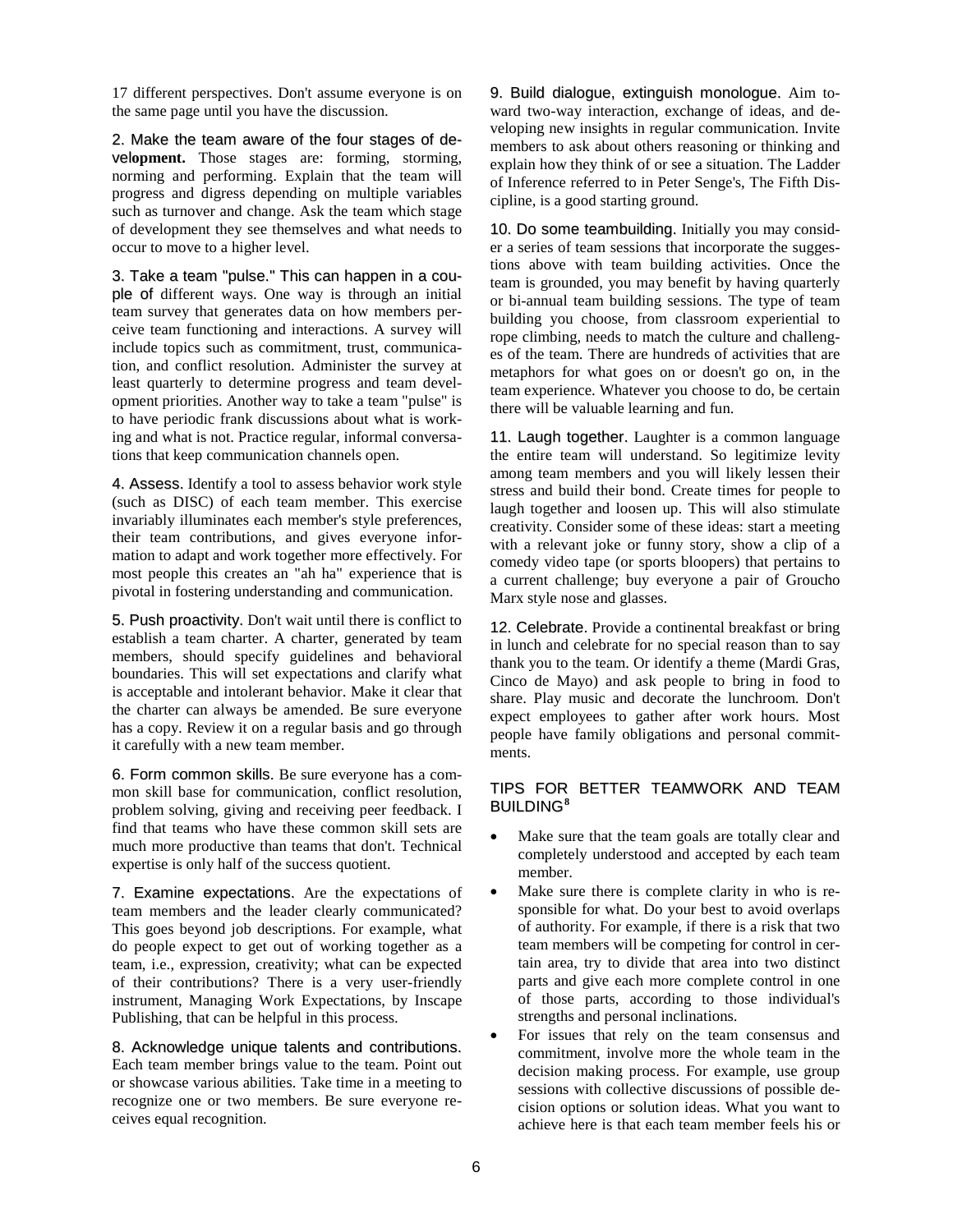her ownership in the final decision, solution, or idea. The more he or she feels this way, the more likely he or she is to agree with and commit to the decided line of action.

- Make sure there are no blocked lines of communications and you and your people stay fully informed.
- Build trust with your team members by spending one-on- one time in an atmosphere of openness and honesty. Be loyal to your employees, if you expect the same.
- Be careful with interpersonal issues. Recognize them early and deal with them till full resolution.
- Do not limit yourself to negative feedback. Be fare. Whenever there is an opportunity, give positive feedback as well.

# LEARN HOW EVERYONE CONTRIBUTES TO THE GOAL**[9](#page-9-8)**

One of the main obstacles to team building is the fact that the majority of people . . . on a team do not really understand what the other team members do every day to contribute to the goals of the group. Most of us have blinders on and only see what contributions we make and often give ourselves more credit to the success of the team than we really should.

The ability to see through the eyes of the other team members is an invaluable thing for everyone. The concept of empathy team building seeks to accomplish just that.

Empathy shows your ability to see through the eyes of others or put yourself in their shoes. There is an old saying that you cannot judge others until you have walked a mile in their shoes. Empathy teambuilding does what it can to figuratively allow you to walk in others shoes and they are able to walk in yours. Once you know what everyone else does all day to contribute to the success of the team suddenly there is a whole restored understanding and sense of group given to the team member.

When a team member feels that they are contributing tons more to a task than they feel everyone else is doing this can create a lot of internal friction. This friction is usually completely unfounded but perception is reality and so if it is felt it is there.

Once a team member feels more important and more beneficial than the others the team unit begins to crumble. Right now . . . most teams are degrading because of this concept, which is why once a company learns about empathy team building they strive to teach and train it. You should not be left behind, get in on the ground floor and benefit your teams today.

# TEAM-BUILDING WITHOUT TIME-WASTING<sup>[10](#page-9-9)</sup>

*Begin by asking each member of the team to confidentially record their individual answers to two questions***:** a) "On a 1-10 scale (with 10 being ideal) how well are we doing in terms of working together as

a team?" and b) "On a 1-10 scale how well do we need to be doing in terms of working together as a team?"

*Have a team member calculate the results.* Discuss the results with the team. If the team members believe that the gap between current effectiveness and needed effectiveness indicates the need for team building, proceed to the next step in the process.

*In most cases team members do believe that improved teamwork is both important and needed. Recent interviews involving members from several hundred teams (in multi-national corporations) showed that the "average" team member believed that his/her team was currently at a "5.8" level of effectiveness but needed to be at an "8.7".*

Ask the team, "If *every* team member could change two key behaviors which would help us close the gap between where we are and where we want to be, which two behaviors should we try to change?" Have each team member record their selected behaviors on flip charts.

*Help team members prioritize all the behaviors on the charts* (many will be the same or similar) and (using consensus) determine the two most important behaviors to change (for all team members).

*Have each team member have a one-on-one dialogue with each other team member.* During the dialogue each member will request that their colleague suggest two areas for personal behavioral change (other than the two already agreed upon for every team member) that will help the team close the gap between *where we are* and where we want to be.

These dialogues occur simultaneously and take about 5 minutes each. For example, if there are seven team members each team member will participate in six brief one-on-one dialogues.

*Let each team member review his/her list of suggested behavioral changes and choose the two that seem to be the most important.* Have each team member then announce their two key behaviors for personal change to the team.

*Encourage each team member to ask for a brief (five minute), monthly "progress report" from each other team member on their effectiveness in demonstrating the two key behaviors common to all team members and the two key personal behaviors.* Specific suggestions for improvement can be solicited in areas where behavior does not match desired expectations.

*Conduct a mini-survey follow-up process in approximately four months.* In the mini survey each team member will receive confidential feedback from all other team members on his/her perceived change in effectiveness. This survey will include two common items, the two personal items, and an item that assesses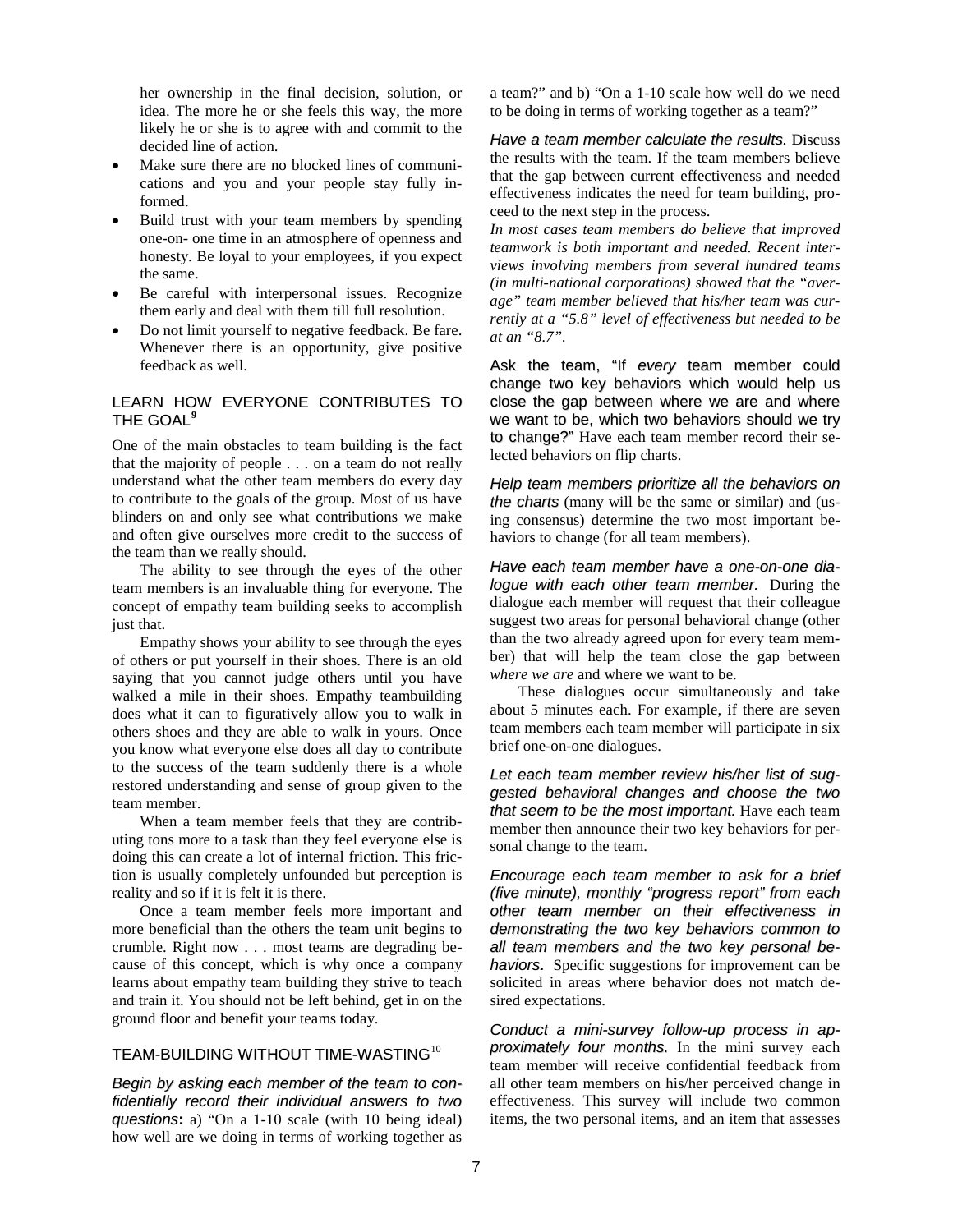how much the individual has been following up with the other team members.

# DYSFUNCTIONS THAT CAN SABOTAGE ANY LEADERSHIP TEAM**[11](#page-9-10)**

#### Absence of Trust

Trust, says Lencioni, is the key. By trust he does not mean "predictive trust" or simply familiarity with how each member of the team will react in any given situation. Lencioni asserts that members of the team must trust each other enough to be vulnerable. They must be able to admit when they don't know something, or don't have the answer to a problem. If a leadership team does not have this kind of trust, then real communication and sharing of ideas won't happen.

#### Fear of Conflict

The next dysfunction is a fear of conflict or disagreement. According to Lencioni, "productive, ideological conflict is a good thing." On great leadership teams, people don't hold back. Lencioni asserts that the chief executive's job is to "mine for conflict" and "drag out disagreeing opinions." Debate not only puts all of the ideas on the table for consideration, but Lencioni believes that people are far more likely to commit to a decision if they have had a meaningful chance to weigh in on the issue.

#### Lack of Commitment

Lencioni states that if a team does not have trust and fears conflict, the end result will likely be a lack of individual commitment to the decisions made by the team and/or the chief executive officer. He asserts that members of the team may actually sabotage the decision in a passive way because they are not committed to seeing it work, and may even believe it will fail.

It is important for the team leader to force clarity and closure when a decision has been made by making sure everyone knows what was decided and what the next steps will be.

#### Avoidance of Accountability

Without commitment, there will be no accountability claims Lencioni. Individuals on the leadership team who had the opportunity to debate and participate in a decision are far more likely to hold each other accountable for following through.

#### Inattention to Results

Finally, according to Lencioni, "great teams get results." They focus on collective outcomes. An individual who is not focused on the collective outcome and is more concerned with his or her own individual success, may not be a good fit for the team.

# HABITS THAT SABOTAGE SUCCESS**[12](#page-9-11)**

Avoiding Conflict—You are by nature a peacekeeper. You like everyone to be happy and agreeable. The problem is that in life there is always some level of disagreement and conflict and how we deal with it can become the problem.

In the workplace, managers need to be able to manage conflict. Your team members will not always agree or like each other. They might not agree with you or like what you are telling them. What if their job performance is interfering with the goals of the company or the team's morale? How will you deal with it? Avoiding conflict could be an obstacle to your taking on more of a leadership role.

Joyce disliked conflict, but recognized that if she wanted to be seen as a leader she would have to step up. She worked with her coach to develop a 3-step action plan.

- 1. Acknowledge the conflict.
- 2. Invite the other person to have a say and listen to their perspective.
- 3. Jointly develop a game plan for change.

Acknowledging out loud what a challenge conflict was for her, allowed her to "own" it and make changes.

Poor Boundaries—We have all known someone who has trouble saying "no," and therefore might get into situations where they are doing more, but are stressed and unhappy about it. Sometimes people take advantage of them because of this weakness. Being able to set limits about what you can and can't do is an extremely important skill. Assess your team. Is there someone who has trouble saying "no?" If so, what can you do to help them?

# WHY TEAMS FAIL**[13](#page-9-12)**

Selfishness**:** At altitude, selfishness kills people when teamwork is critically needed to deal with injuries, equipment malfunction, limited resources, and threats of avalanche and weather. In corporate teams, selfishness kills performance and projects. First, it infects a team when one or more of its members:

- Let their career or personal agendas supersede the team's mission.
- Think that being right is more important than collaboration and dialogue.
- Take individual credit for team achievements, while blaming the team for its failures.
- Are unwilling to compromise or seek consensus during conflict.

Then the damage escalates as fifteen-minute meetings start taking an hour, projects take twice as long as necessary, members say something outside the team meeting that should've been said in the meeting, or talk about someone instead of challenging them directly.

What seems like innocent office politics brings down the best of teams. Postmortem business casestudies blame the failures on reasons like strategic missteps or poor implementations of good ideas. But digging deeper among the carcasses we find that selfishness alone drove the denial, avoidance, blindness, or cover-ups until it was too late.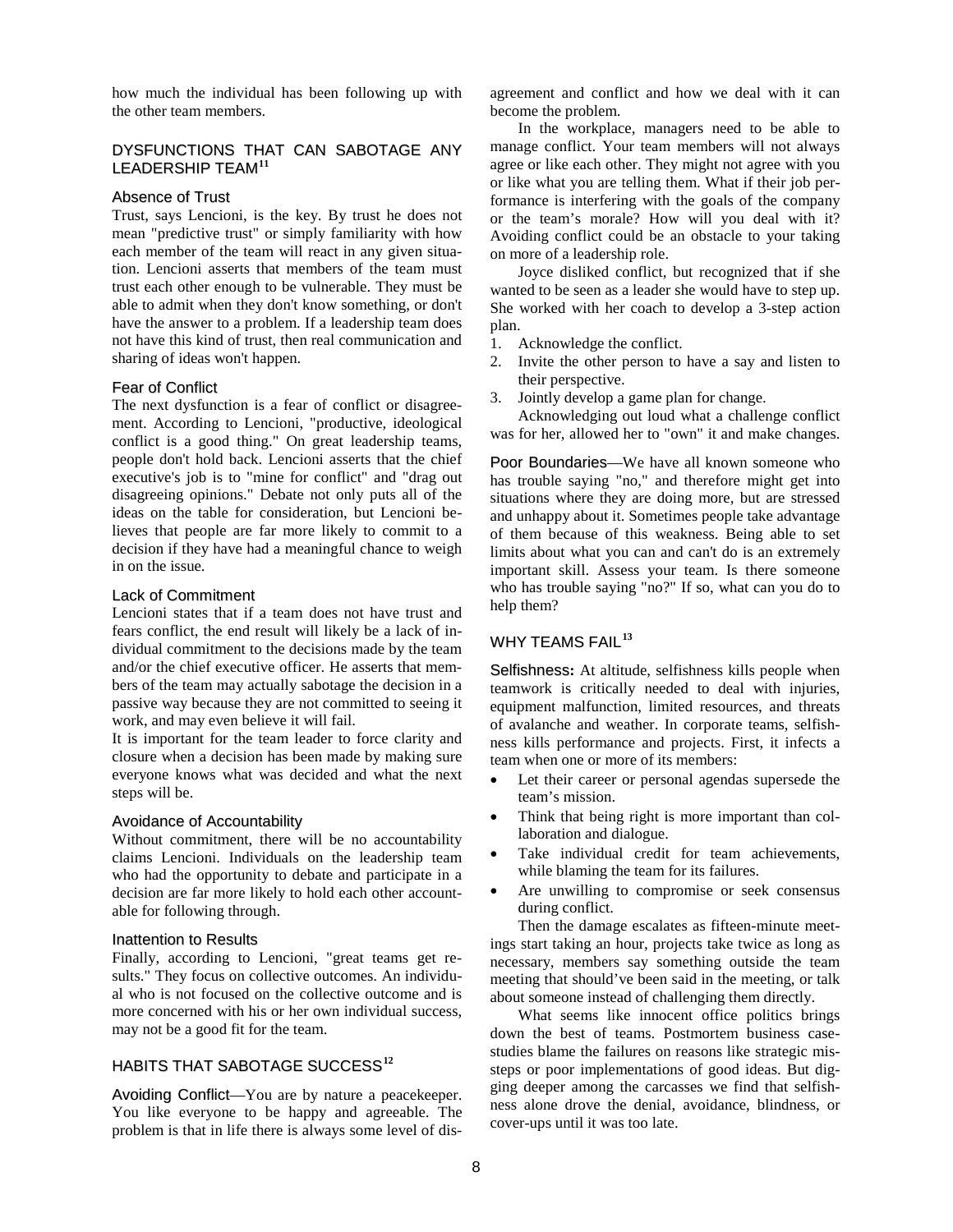High Altitude teams, on the other hand, are driven by a fervor and zeal for achieving the team's results – what we call a compelling saga (from the ancient Norse term) – and this inspires passion greater than selfish ego's agenda. Is your team driven by a passionate saga, or just empty words in a mission statement?

Tool Seduction**:** In mountaineering, tool seduction endangers climbers every time they dress in the latest gear but apply the wrong techniques and behaviors to the challenge. In their overconfidence (or naiveté) they end up lost on a storm-ravaged slope for days while experienced climbers are at base camp having a beer and watching the weather. Similarly, the danger from a parade of experts packing the latest tools for organizational change, leadership development, process improvement, teambuilding and other management methods bog down progress and distract teams from focusing on the vital issues.

But tools are important, right? Yes. Tools offer hope. Tools make people feel like they have the right answer. Who dares argue with the ideas from a bestselling business book? But the results aren't pretty when you get seduced by the buzzwords and cool concepts. Teams fail when tools become crutches for "safe" answers, or worse, weapons to use against each other. And in critical moments, even the best tools break or fail, resources are lost, or circumstances change. So, the problem isn't with the tools, but how teams relate to them.

Is the team using the tools, or are the tools using the team? Industry feels the costs and risks of tool seduction every day:

- "Our team had all the measurement charts on the wall that they trained us to have but we couldn't figure out what we needed to do differently."
- "Why did our R&D team have to take a TQM class? I mean how are we supposed to measure the quality of creativity and breakthrough? The classes were a distraction. It was ridiculous."
- "Why did we have to waste so much time on Six Sigma? I mean we were only making bottle caps. They worked great at Three Sigma!"
- "Our team still hasn't recovered from the cultural damage of our latest reengineering effort."

High Altitude teams only use tools that drive team success, and don't get distracted by industry fashion trends. They know that tool seduction can suck productivity and morale out of a team so they adapt the tools and focus on behavior – the actions and decisions made – which truly drives high performance results. Do your team's tools allow it to act decisively, or just clog your shelves with interesting, but irrelevant, information? Do these tools fuel team passion for the challenge ahead, or derail production with useless meetings, lingo, and processes?

Cowardice**:** Cowardice dangerously stops both mountaineering and corporate teams from challenging the status quo, holding each other accountable, and exposing weaknesses. This danger happens as soon as team members are too afraid to confront violations of accountability, take necessary risks, or maintain team principles and values during times of trouble. And it causes team failures by stopping the essential act needed for effective execution…tell the truth.

Cowardice eats truth. Lack of truth eats team performance. Initially telling the truth can upset people and cause discomfort, but good teams love it and it drives accountability to new levels. The alternative of keeping the truth at unspeakable levels only produces collateral damage which can include accumulating dead-weight from marginal team members and sticking with doomed projects are too long. High altitude teams develop bravery which allows them to achieve the accountability, risk-taking, commitment, and truthful communication necessary for achieving their goals.

Rather than reveal the truth about a situation does your team choose avoidance, denial, and silence in order to avert possible discomfort, anger, retribution, and other unpleasantness? Do team members hide or only whisper about the uncomfortable team issues?

Lone heroism**:** The danger of a selfish, glory-seeking lone-hero breaks a team as they step on other team members without even removing their crampons. Lone heroism contributes to higher operating costs, lower innovation, increased risks, delayed execution, higher turnover, and missed sales opportunities. The lone hero's journey makes for compelling literature, but in real-life human experience dating back to the earliest prehistoric times, it typically equates with failure and death. High altitude leaders choose a different path: partnership – engaging and leveraging others to help them. Imagine how much more productive teams would be if lone heroes spent less time proving their superiority and more time producing results. Lone-hero damage can be extensive:

- Slow performance as everyone thinks they're the only one able to contribute meaningfully.
- Low accountability from lone-heroes avoiding accountability or usurping it from others by doing their jobs. In an accountability vacuum everyone wonders why nothing is getting done.
- Misaligned direction by putting personal agendas ahead of team's goals.
- Demoralization. No one wants to work with someone to just make that person look great.
- Hostages. Is there someone the company thinks it's can't live without?

Is lone-heroism happening in your team? Who is trying to do it all? Who thinks it's a sign of weakness to ask for help? Or, worse, who thinks he or she is the only one who can do something right?

Viewing team failures from a higher altitude lets us see the hidden dangers which derail most well-intended team building methods. Which dangers most threaten your team?